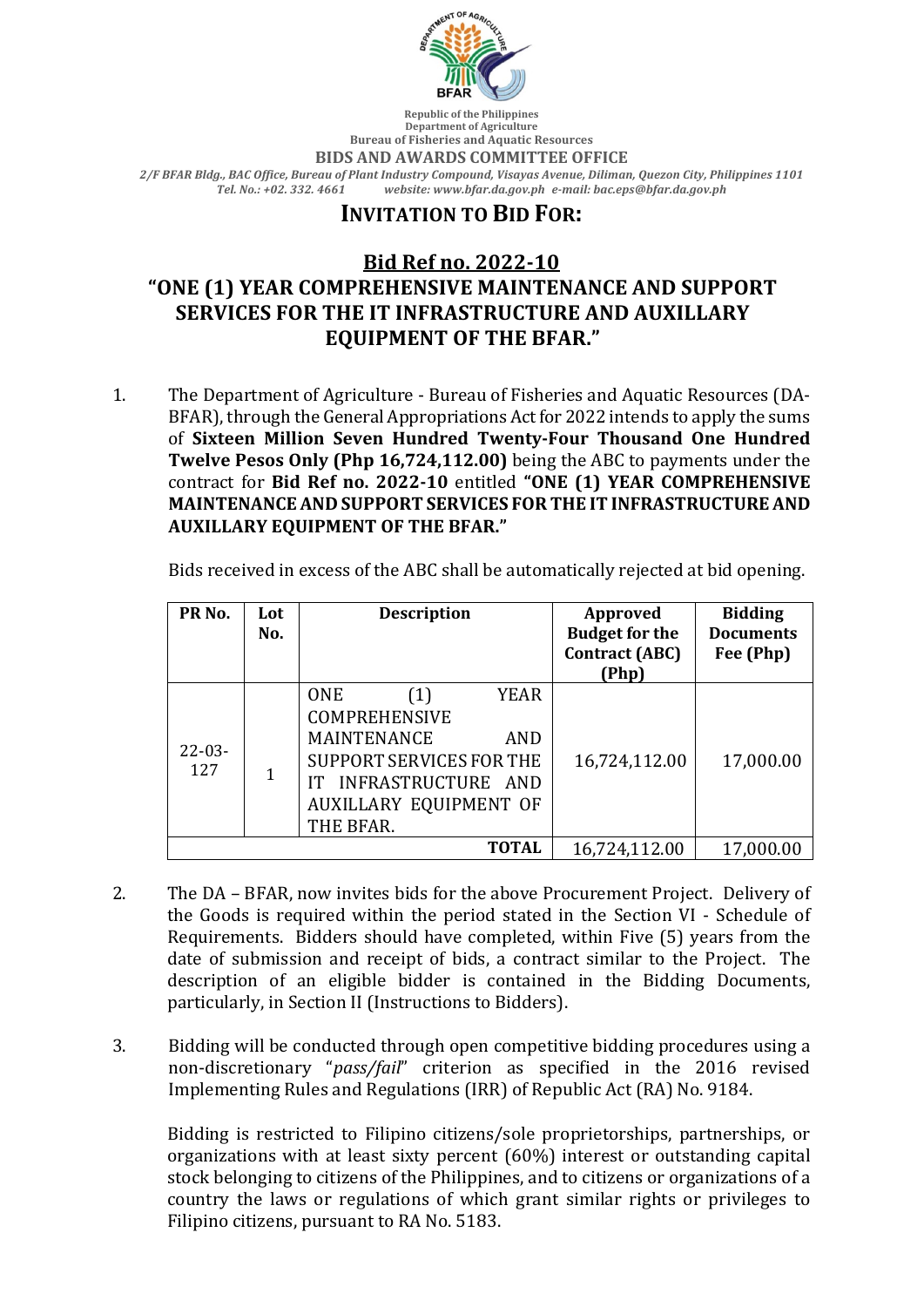- 4. Prospective Bidders may obtain further information the BFAR BAC Secretariat through electronic mailing address given below, and inspect of the Bidding Documents at www.bfar.da.gov.ph.
- 5. A complete set of Bidding Documents may be acquired by interested Bidders at 2<sup>nd</sup> Floor – BAC Office, Fisheries Building Complex, BPI Compound, Brgy. Vasra, *Visayas Avenue, Quezon City* and/or through electronic means and upon payment of a non-refundable fee for the Bidding Documents in the amount stated above. The Procuring Entity shall allow the bidder to present its proof of payment for the fees by in person, or through electronic means.
- 6. The  $DA$  BFAR, will hold a Pre-Bid Conference<sup>1</sup> through video conference call using "**Zoom**" application on **March 22, 2022 at 10:00 a.m.** which shall be open to prospective bidders who have successfully completed registration one (1) calendar day prior to the Pre-bid Conference using Google Form https://docs.google.com/forms/d/e/1FAIpQLSculZ4qcO6wDbeizhODN5b9lE9Pi  $IThbdH8O-fUosjziInDg/viewform?usp=ppurl and in accordance with the$ **"Annex A, Bidder's Kit – I"**.
- 7. Bids must be duly received by the BAC Secretariat through the options given below and as indicated in Section III - Bidding Data Sheet, ITB Clause 15 of this bidding documents, on or before **April 4, 2022, 9:30 a.m.**:
	- (i) manual submission at the office address:  $2/F$  BFAR Bldg., BAC Office, Bureau of Plant Industry Compound, Visayas Ave., Diliman, Q.C.;
	- (ii) both (manual and electronic submission at  $bac.eps@bfar.da.gov.ph$  via BFAR Online bidding procedure);
- 8. All Bids must be accompanied by a bid security in any of the acceptable forms and in the amount stated in ITB Clause 14.
- 9. Bid opening shall be on **April 4, 2022 at 10:00 a.m.** through video conference call via "**Zoom**" application. Bids will be opened in accordance with the BFAR BAC procedure for online bidding as stated in the "Annex A, Bidder's kit VII". Late bids shall not be accepted.
- 10. The DA BFAR, reserves the right to reject any and all bids, declare a failure of bidding, or not award the contract at any time prior to contract award in accordance with Sections 35.6 and 41 of the 2016 revised IRR of RA No. 9184, without thereby incurring any liability to the affected bidder or bidders.
- 11. For further information, please refer to:

BFAR-BAC Secretariat Address:  $2<sup>nd</sup> Floor – BAC Office, Fisheries Building Complex, BPI Compound,$ Brgy. Vasra, Visayas Avenue, Quezon City. Email: bac.eps@bfar.da.gov.ph Cellphone number: 09433731316 Website address: www.bfar.da.gov.ph

<sup>&</sup>lt;sup>1</sup> May be deleted in case the ABC is less than One Million Pesos (PhP1,000,000) where the Procuring Entity may not hold a Pre-Bid Conference.